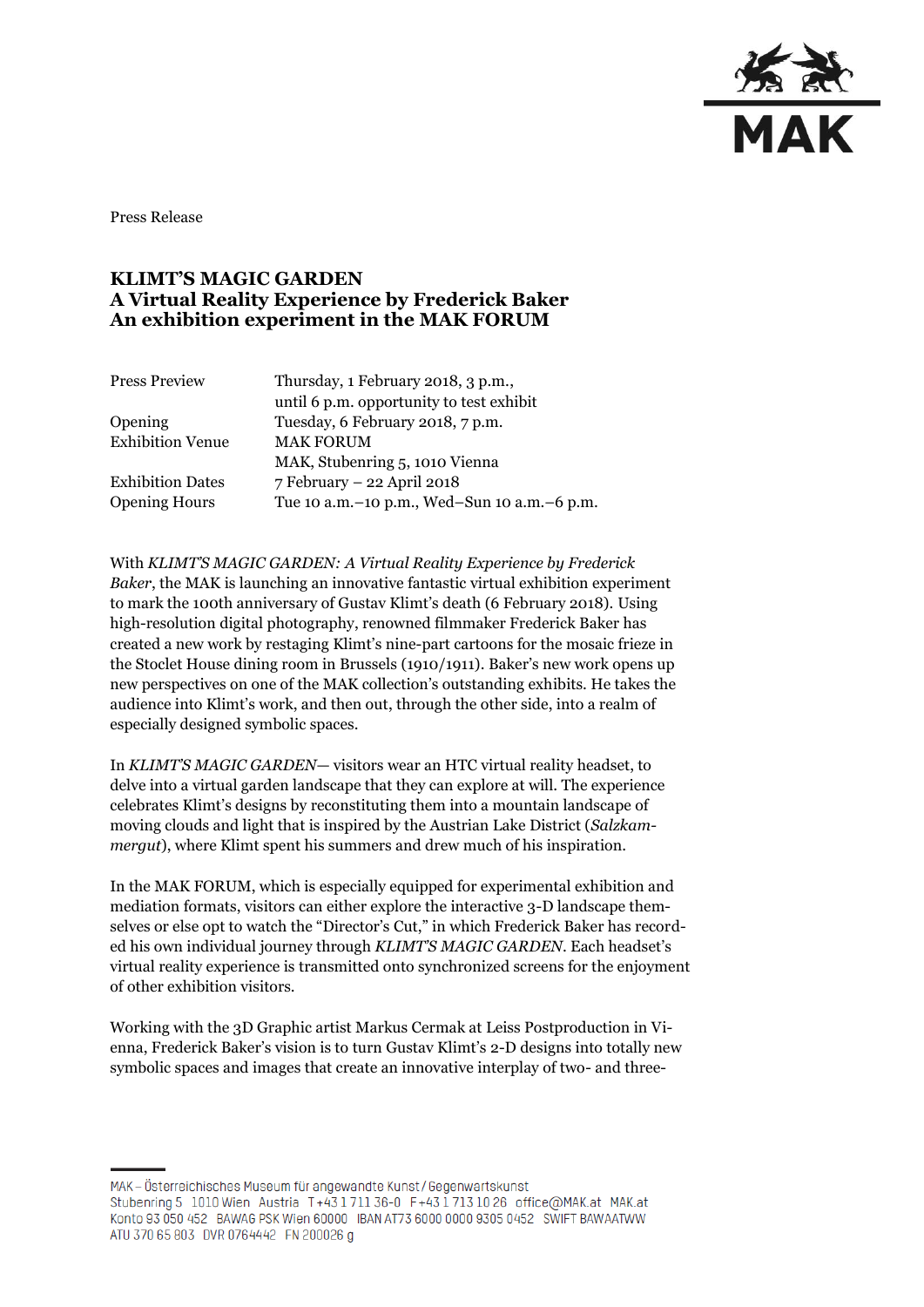

dimensionality. The multilayered structure of this virtual project evokes associations with a labyrinth. Baker has designed the user's journey that metaphorically progresses like Klimt's work from *Expectation* to *Fulfillment,* as a form of expanded cinema with a soundtrack by George Taylor. *KLIMT'S MAGIC GARDEN* is a contemporary reworking of the concept of the "total work of art," which according to the philosopher Odo Marquard involves "eradicating the boundary between aesthetic construct and reality."

### **In the MAK collection:**

## **Klimt's cartoons for the frieze in the Stoclet House**

The mosaic frieze in the dining room of the Stoclet House is counted among the most outstanding achievements in art around 1900 as well as among Gustav Klimt's major works. The cartoons, one of the most important items in the MAK collection, are also on exhibition throughout the Vienna Modernism Year 2018 as the centerpiece of the MAK Permanent Collection Vienna 1900. The Stoclet House was commissioned from Josef Hoffmann by industrial magnate Adolphe Stoclet in 1905 and furnished by the former as a total work of art with the collaboration of many members of the Wiener Werkstätte. Klimt's cartoons for the frieze in the dining room, each measuring roughly one by two meters, were created by applying gold and platinum leaf to tracing paper and stronger drafting paper, blending delicately into the décor of this town house.

### **Frederick Baker**

The filmmaker and digital artist Frederick Baker has produced over 50 films for cinema, the BBC, and ARTE. The founder of the Filmbäckerei production company is especially inspired by cultural heritage artifacts. In 2016 he led the Virtual Reality project *Pitoti Prometheus* (2016 with Marcel Karnapke) that used 3-D prehistoric rock art to create a version of Goethe's *Prometheus.* Baker's work as a senior digital humanities researcher at Cambridge University, has been awarded the EU's Europa Nostra Prize (2016), the 3D Guild Award in the category "3D Virtual Reality Animated Film" (2016) and the "Best VR documentary" award at the European VR days in Amsterdam (2018). His VR work was also on display at the Ars Electronica 2017.

With *KLIMT'S MAGIC GARDEN*, the MAK continues its intensive exploration of Digital Modernity, once more creating a relationship between past and present. In cooperation with 3D graphic artist Markus Cermak, sound designer and composer George Taylor, dramaturge Sandra Fasolt, and Christian Leiss Postproduction GmbH, Frederick Baker has succeeded in synergizing artistic creativity and technological innovation.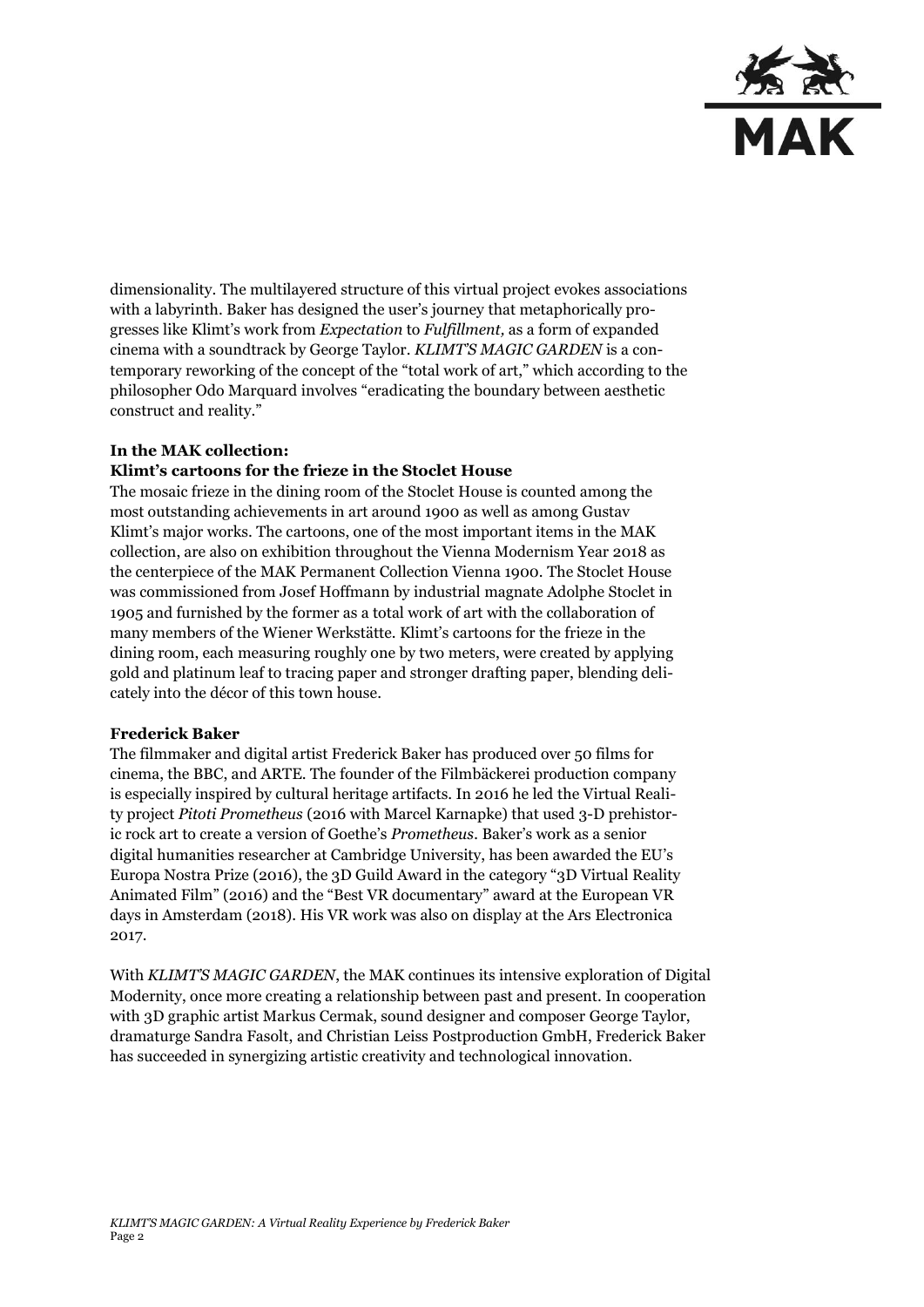

**For their generous support we would like to thank** Christian Leiss Postproduction GmbH



Press photos are available for download at MAK.at/en/press.